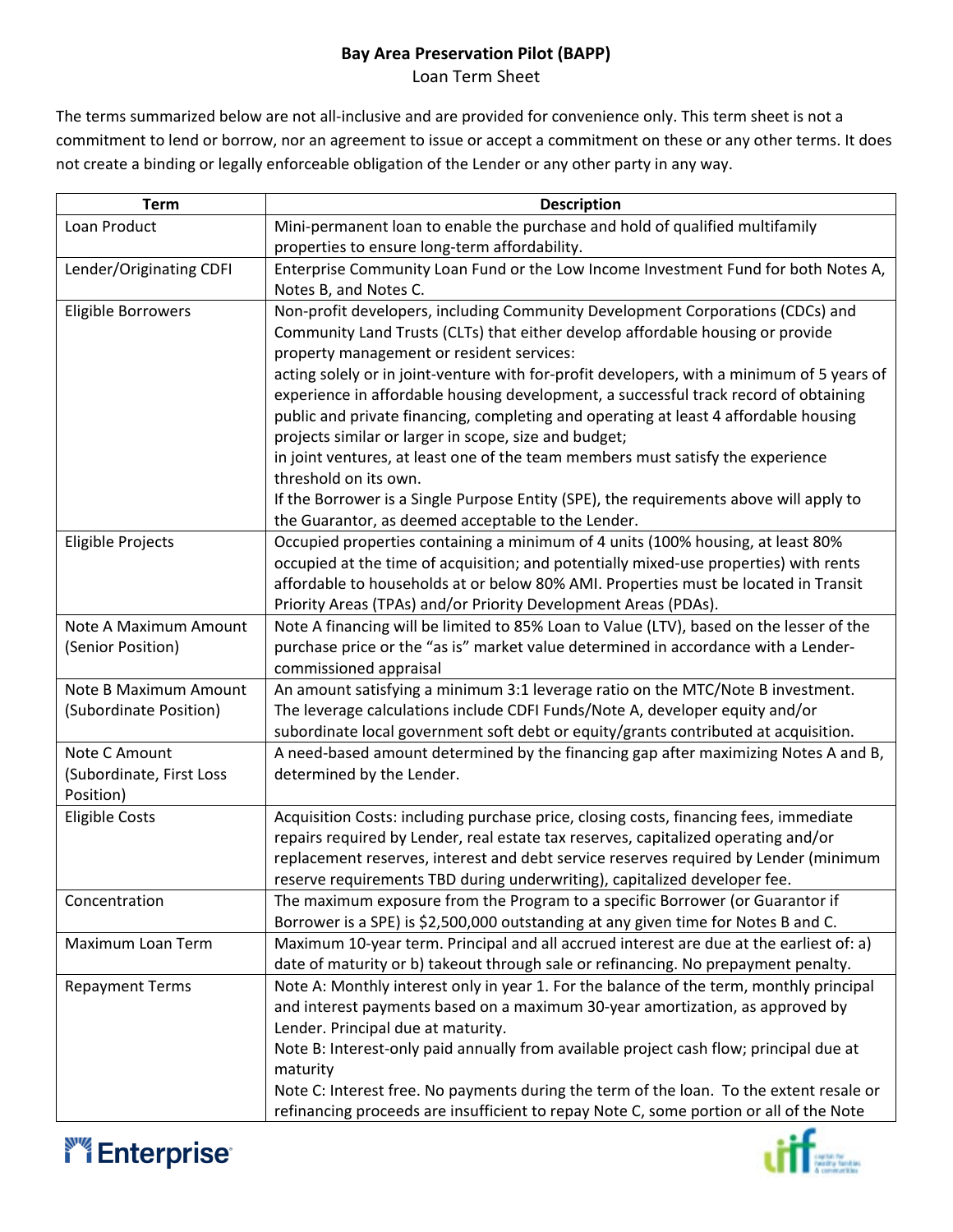|                                   | may be forgiven if Borrower remains compliant with the Program goals and affordability                     |
|-----------------------------------|------------------------------------------------------------------------------------------------------------|
|                                   | restrictions.                                                                                              |
| <b>Origination Fee</b>            | The greater of \$30,000 or 1% on the total amount of project loans (A, B, and C), to be<br>paid to Lender. |
| <b>Interest Rate</b>              | Note A: At the Lender's discretion.                                                                        |
|                                   | Note B: Fixed for the term of the loan at a rate not to exceed 2%.                                         |
|                                   |                                                                                                            |
|                                   | Note C: 0%, fixed for the term of the loan.                                                                |
| Collateral                        | First Deed of Trust against the property                                                                   |
| Recourse / Guaranty               | 100% recourse to SPE borrowers. A payment guaranty is required from the sponsor (or                        |
|                                   | principal(s) of any for-profit partners or members) in an amount equal to the amount of                    |
|                                   | the Note A principal that is in excess of 55% LTV and shall remain constant throughout                     |
|                                   | the term of the loan. A full guarantee on principal in respect of Note B, as well as                       |
|                                   | interest and fees accruing and incurred on both Notes A and B.                                             |
| Developer Equity Required         | Minimum of 5% of Eligible Costs. Soft debt from a public entity, subordinate to the                        |
|                                   | project loan, can be substituted for Developer Equity.                                                     |
| Debt Service Coverage             | Property operations must support a minimum DSCR of 1.15:1.0 on Note A and 1.05:1.0                         |
| Ratio (DSCR)                      | on the aggregate (Notes A and B). DSCR shall be calculated after funding of any required                   |
|                                   | ongoing operating and replacement reserves.                                                                |
| <b>Affordability Restrictions</b> | Project Loans will include a recorded deed restriction for the term of the project loan,                   |
| During Term of Project            | restricting at least 75% of the units to tenants earning no more than 80% AMI.                             |
| Loans (Lender Restrictions)       | Tenants in place at acquisition are not required to meet the income restrictions;                          |
|                                   | however, once a unit is vacant, Borrower is required to place new tenants that meet the                    |
|                                   | income eligibility restrictions.                                                                           |
|                                   | Prior to acquisition, Borrower will be required to submit an occupancy and                                 |
|                                   | management plan that demonstrates how it intends to meet the income and rent                               |
|                                   | restrictions and include a preliminary profile of the property's current rents and renters'                |
|                                   | incomes.                                                                                                   |
|                                   | Within 3 months of closing, Borrower shall submit an updated occupancy and                                 |
|                                   | management plan, reflecting the actual current rents and renters' incomes,                                 |
|                                   | demonstrating how they meet the minimum restrictions, including any rent adjustment                        |
|                                   | necessary to make the units affordable to the existing tenants.                                            |
|                                   | If needed, any required relocation shall be conducted in accordance with applicable                        |
|                                   | laws and regulations. The relocation consultant selected by Borrower should be                             |
|                                   | acceptable to Lender. During the term of the project loan, at least 3 months prior to                      |
|                                   | relocation requirements being triggered, Borrower will be required to submit to Lender                     |
|                                   | a relocation plan and budget that satisfy any applicable laws and regulations.                             |
|                                   | Borrower will be required to submit an annual self-certification of compliance with                        |
|                                   | affordability restrictions.                                                                                |
| Property (welfare) tax            | If Borrower's cash flow projections for a specific property assume a welfare tax                           |
| exemption (Public Agency          | exemption, Borrower will be required to:                                                                   |
| Restrictions)                     | Demonstrate prior to closing how Borrower intends for the property to qualify for the                      |
|                                   | exemption through a detailed plan acceptable to Lender                                                     |
|                                   | Secure the exemption within 12 months of project loan closing                                              |
|                                   | If projects can demonstrate sufficient cash flow to service the debt without securing a                    |
|                                   | welfare exemption, the requirement above mentioned may be waived.                                          |
| <b>Exit Fee Test</b>              | Should Borrower pursue an alternative development plan or disposition that is deemed                       |
|                                   | by the Lender as non-compliant with the Program's stated goals and affordability                           |
|                                   | requirements, the Lender will recoup from Borrower an "exit fee" equal to the                              |
|                                   | difference between:                                                                                        |
|                                   |                                                                                                            |